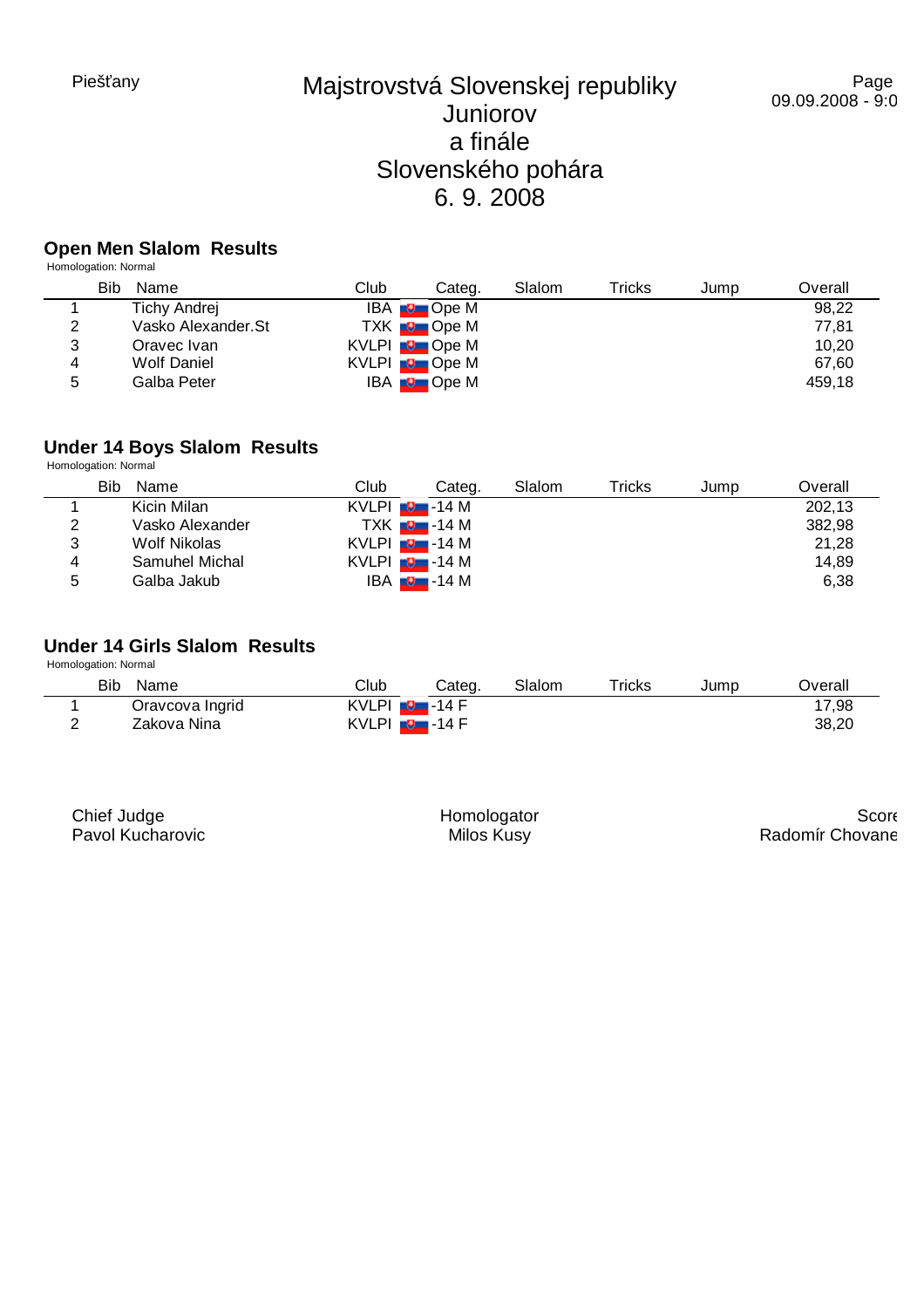## **Open Men Tricks Results**

| Homologation: Normal |              |      |                      |        |        |      |         |  |
|----------------------|--------------|------|----------------------|--------|--------|------|---------|--|
| Bib                  | Name         | Club | Categ.               | Slalom | Tricks | Jump | Overall |  |
|                      | Oravec Ivan  |      | KVLPI <b>D</b> Ope M |        |        |      | 406,68  |  |
|                      | Tichy Andrej |      | $IBA = Q$ Ope M      |        |        |      | 341.61  |  |

## **Open Ladies Tricks Results**

| Homologation: Normal |  |
|----------------------|--|
|----------------------|--|

| Bib | Name               | Club       | ∴ateα | Slalom | <sup>-</sup> ricks | Jump | <b>Dverall</b> |
|-----|--------------------|------------|-------|--------|--------------------|------|----------------|
|     | Jenisa<br>)ravcova | KVLPI<br>æ | Ope   |        |                    |      | 347,32         |

### **Under 14 Boys Tricks Results**

Homologation: Normal

|   | <b>Bib</b><br>Name | Club                 | Categ.                     | Slalom | Tricks | Jump | Overall |
|---|--------------------|----------------------|----------------------------|--------|--------|------|---------|
|   | Vasko Alexander    |                      | $TXK$ $\blacksquare$ -14 M |        |        |      | 395,28  |
| 2 | Wolf Nikolas       | $KVLPI$ $\Box$ -14 M |                            |        |        |      | 377,25  |
| 3 | Galba Jakub        |                      | $IBA$ $Q$ - 14 M           |        |        |      | 252.43  |
| 4 | Samuhel Michal     | $KVLPI$ $Q$ -14 M    |                            |        |        |      | 231,62  |
| 5 | Kicin Milan        | $KVLPI$ $Q$ -14 M    |                            |        |        |      | 170,60  |
| 6 | Oravec Jakub       | $KVLPI$ $Q$ -14 M    |                            |        |        |      | 69.35   |
| 7 | Masar Adam         | $KVLPI$ $\Box$ -14 M |                            |        |        |      | 80.44   |
| 8 | Oravec Samo        | $KVLPI$ $\Box$ -14 M |                            |        |        |      | 33,29   |

### **Under 14 Girls Tricks Results**

Homologation: Normal

|   | Bib<br>Name       | Club                 | Categ.                | Slalom | Tricks | Jump | Overall |
|---|-------------------|----------------------|-----------------------|--------|--------|------|---------|
|   | Zakova Nina       | $KVLPI$ $\Box$ -14 F |                       |        |        |      | 240,12  |
| 2 | Oravcova Ingrid   | KVLPI $\Box$ -14 F   |                       |        |        |      | 183,89  |
| 3 | Kicinova Michaela | $KVLPI$ $Q$ -14 F    |                       |        |        |      | 100,30  |
| 4 | Oravcova Zuzana   | KVLPI $\Box$ -14 F   |                       |        |        |      | 45,59   |
| 5 | Ticha Barbora     |                      | IBA <del>D</del> 14 F |        |        |      | 15,20   |

| Chief Judge      |  |
|------------------|--|
| Pavol Kucharovic |  |

Homologator Milos Kusy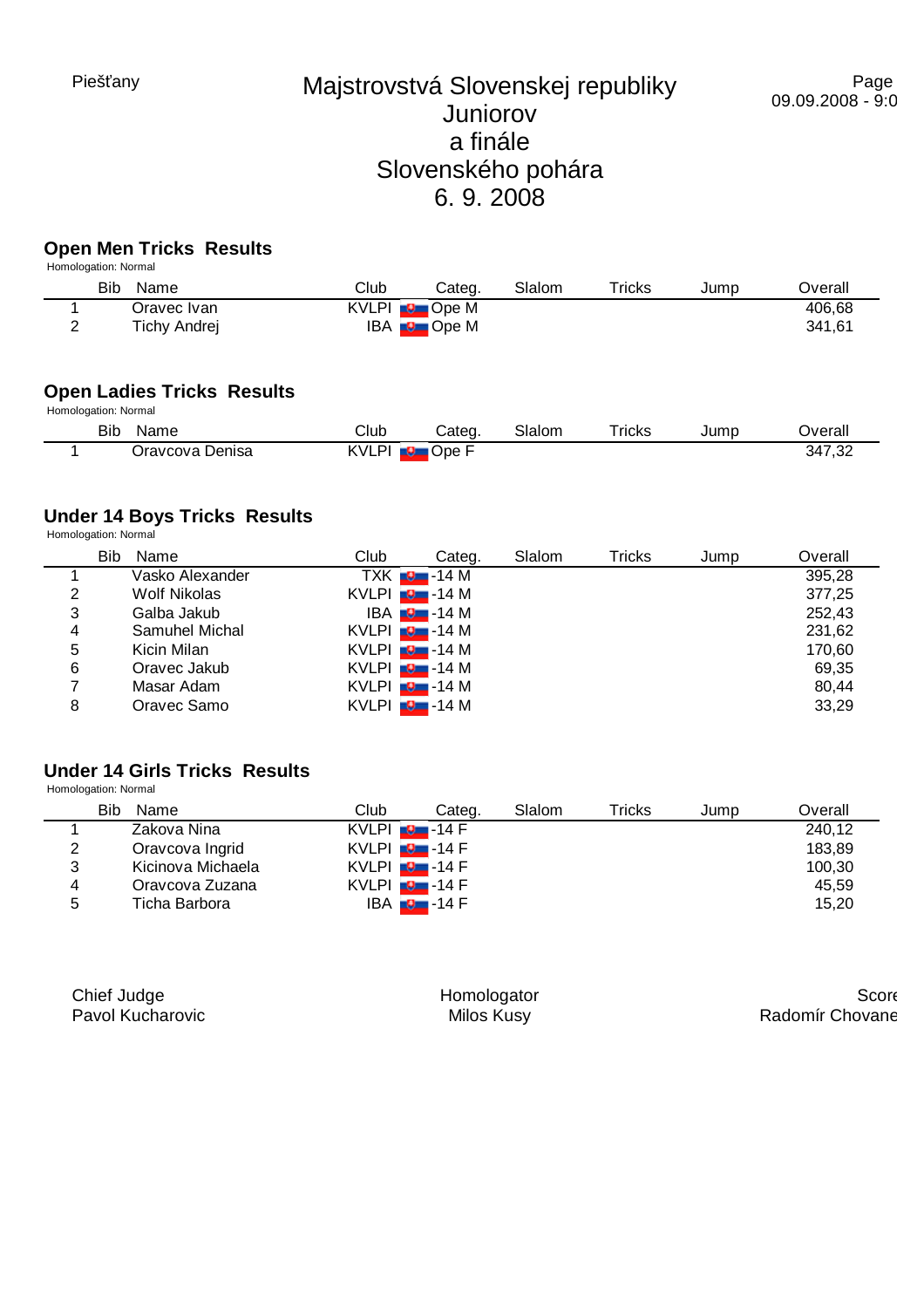#### Page 09.09.2008 - 9:04

#### **Under 14 Boys Jump Results**

|   | Homologation: Normal |                      |                          |        |        |      |         |
|---|----------------------|----------------------|--------------------------|--------|--------|------|---------|
|   | <b>Bib</b><br>Name   | Club                 | Categ.                   | Slalom | Tricks | Jump | Overall |
|   | Samuhel Michal       | $KVLPI$ $\Box$ -14 M |                          |        |        |      | 443,71  |
| 2 | Vasko Alexander      |                      | TXK $\blacksquare$ -14 M |        |        |      | 460,26  |
| 3 | Wolf Nikolas         | $KVLPI$ $\Box$ -14 M |                          |        |        |      | 410,60  |
| 4 | Kicin Milan          | $KVLPI$ $\Box$ -14 M |                          |        |        |      | 350,99  |
| 5 | Galba Jakub          |                      | IBA <del>∎9 -</del> 14 M |        |        |      | 101,41  |

Chief Judge Pavol Kucharovic Homologator Milos Kusy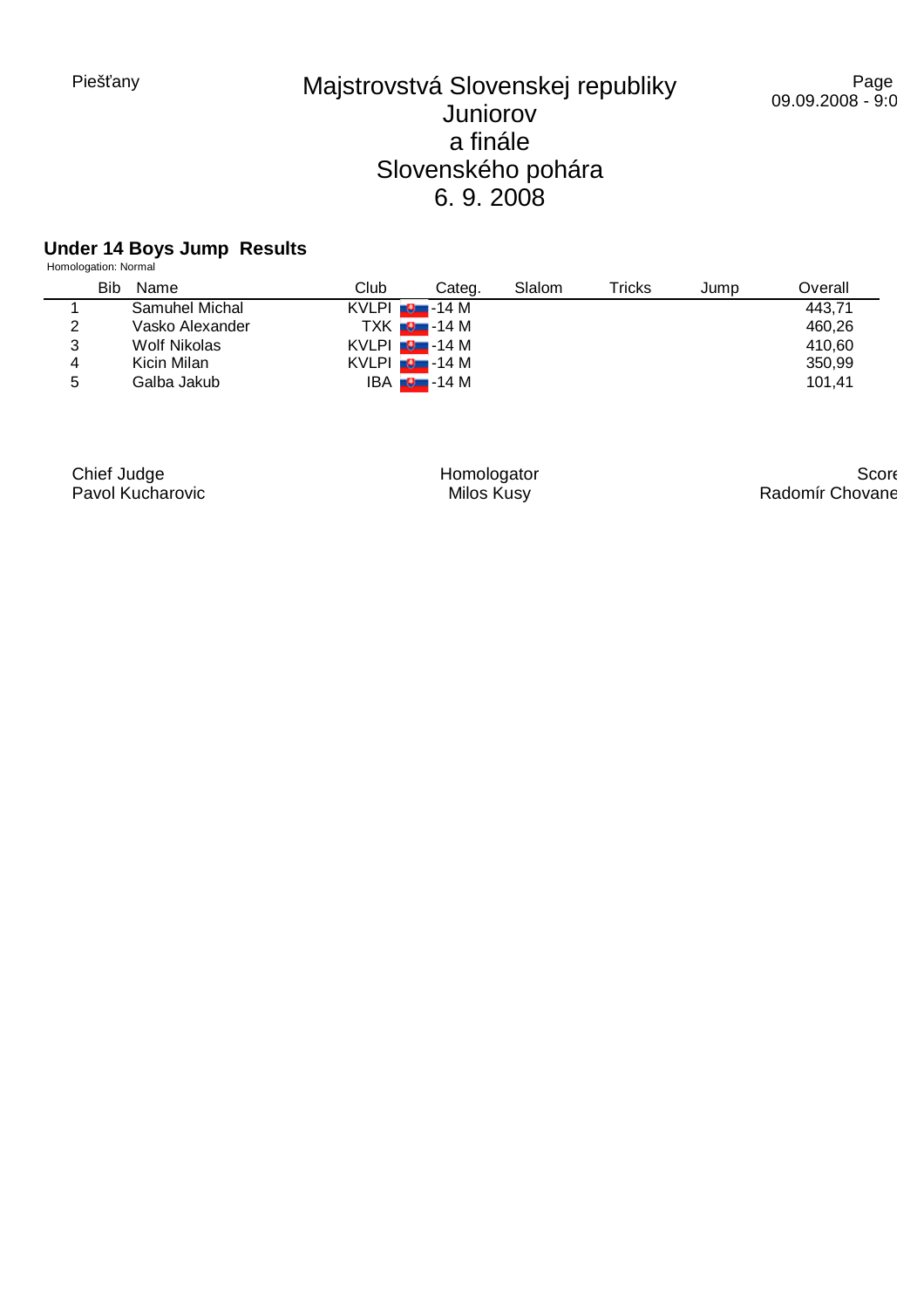### **Under 14 Boys Overall Results**

|   | Bib<br>Name     | Club               | Categ.                     | Slalom | Tricks | Jump   | Overall |
|---|-----------------|--------------------|----------------------------|--------|--------|--------|---------|
|   | Vasko Alexander |                    | $TXK$ $\blacksquare$ -14 M | 382,98 | 395.28 | 460.26 | 1238.52 |
| 2 | Wolf Nikolas    | $KVLPI = 9 - 14 M$ |                            | 21,28  | 377.25 | 410.60 | 809,13  |
| 3 | Kicin Milan     | $KVLPI = 3 - 14 M$ |                            | 202,13 | 170.60 | 350.99 | 723.72  |
| 4 | Samuhel Michal  | KVLPI $\Box$ -14 M |                            | 14.89  | 231.62 | 443.71 | 690.22  |
| 5 | Galba Jakub     |                    | IBA <mark>∎9 –</mark> 14 M | 6.38   | 252.43 | 101.41 | 360.22  |

### **Under 14 Girls Overall Results**

| Bib<br>Name     | Club                         | Categ. | Slalom | $\mathsf{Tricks}$ | Jump | )verall |
|-----------------|------------------------------|--------|--------|-------------------|------|---------|
| Zakova Nina     | KVLPI <b>B</b> -14 F         |        | 38,20  | 240,12            |      | 278,32  |
| Oravcova Ingrid | $KVLPI$ $\blacksquare$ -14 F |        | 7,98   | 183.89            |      | 201,87  |

Chief Judge Pavol Kucharovic

Homologator Milos Kusy